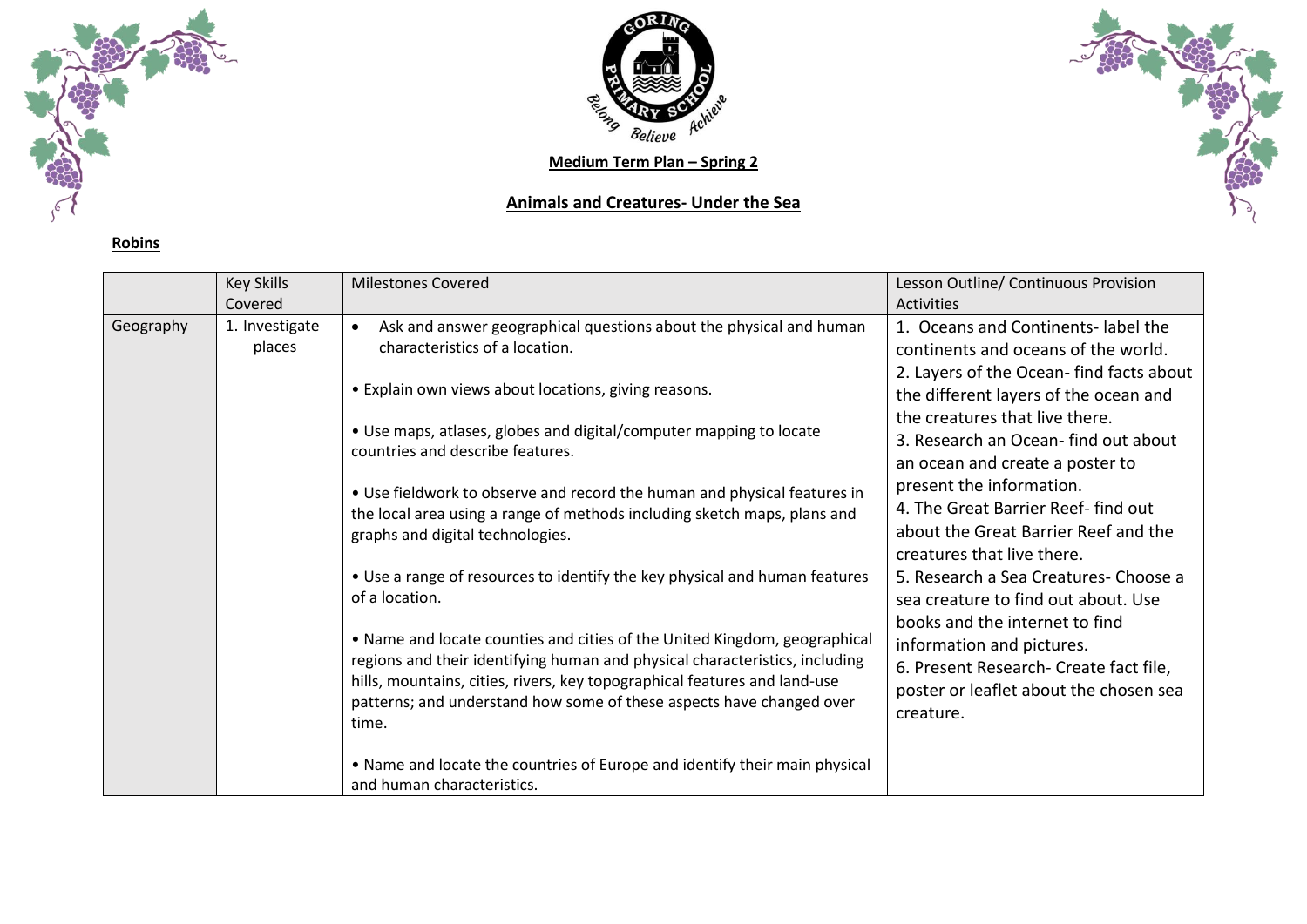|              | 2. Investigate<br>patterns           | Name and locate the Equator, Northern Hemisphere, Southern<br>Hemisphere, the Tropics of Cancer and Capricorn, Arctic and Antarctic<br>Circle and date time zones. Describe some of the characteristics of<br>these geographical areas.                                                                                                                                                                                                                                                                                                                                                                                                                                                                                                                                                                                       |                                                                                                                                                                                                                                              |
|--------------|--------------------------------------|-------------------------------------------------------------------------------------------------------------------------------------------------------------------------------------------------------------------------------------------------------------------------------------------------------------------------------------------------------------------------------------------------------------------------------------------------------------------------------------------------------------------------------------------------------------------------------------------------------------------------------------------------------------------------------------------------------------------------------------------------------------------------------------------------------------------------------|----------------------------------------------------------------------------------------------------------------------------------------------------------------------------------------------------------------------------------------------|
|              |                                      | . Describe geographical similarities and differences between countries.                                                                                                                                                                                                                                                                                                                                                                                                                                                                                                                                                                                                                                                                                                                                                       |                                                                                                                                                                                                                                              |
|              | 3. Communicate<br>geographica<br>lly | Describe key aspects of:<br>· physical geography, including: rivers, mountains, volcanoes and<br>earthquakes and the water cycle.<br>• human geography, including: settlements and land use.                                                                                                                                                                                                                                                                                                                                                                                                                                                                                                                                                                                                                                  |                                                                                                                                                                                                                                              |
| Art & Design | 1. Develop<br>ideas                  | Develop ideas from starting points throughout the curriculum.<br>• Collect information, sketches and resources.<br>• Adapt and refine ideas as they progress.<br>• Explore ideas in a variety of ways.<br>• Comment on artworks using visual language.                                                                                                                                                                                                                                                                                                                                                                                                                                                                                                                                                                        | Week 1- Sea shoe box diorama. Collage<br>and 3D techniques.<br>Week 2- Wave patterns. Drawing                                                                                                                                                |
|              | 2. Master<br>techniques              | Painting<br>Use a number of brush techniques using thick and thin brushes to<br>$\bullet$<br>produce shapes, textures, patterns and lines.<br>Mix colours effectively.<br>$\bullet$<br>Use watercolour paint to produce washes for backgrounds then add<br>detail.<br>Experiment with creating mood with colour.<br>$\bullet$<br><b>Collage</b><br>• Select and arrange materials for a striking effect.<br>• Ensure work is precise.<br>• Use coiling, overlapping, tessellation, mosaic and montage.<br><b>Sculpture</b><br>Create and combine shapes to create recognisable forms (e.g.<br>shapes made from nets or solid materials).<br>• Include texture that conveys feelings, expression or movement.<br>. Use clay and other mouldable materials.<br>• Add materials to provide interesting detail.<br><b>Drawing</b> | patterns, painting.<br>Week 3- Under the sea silhouette,<br>painting and collage<br>Week 4- Underwater self-portrait.<br>Drawing, painting.<br>Week 5- Matisse collage.<br>Week 6-3D octopus model. Clay<br>starfish.<br>Week 7- Easter card |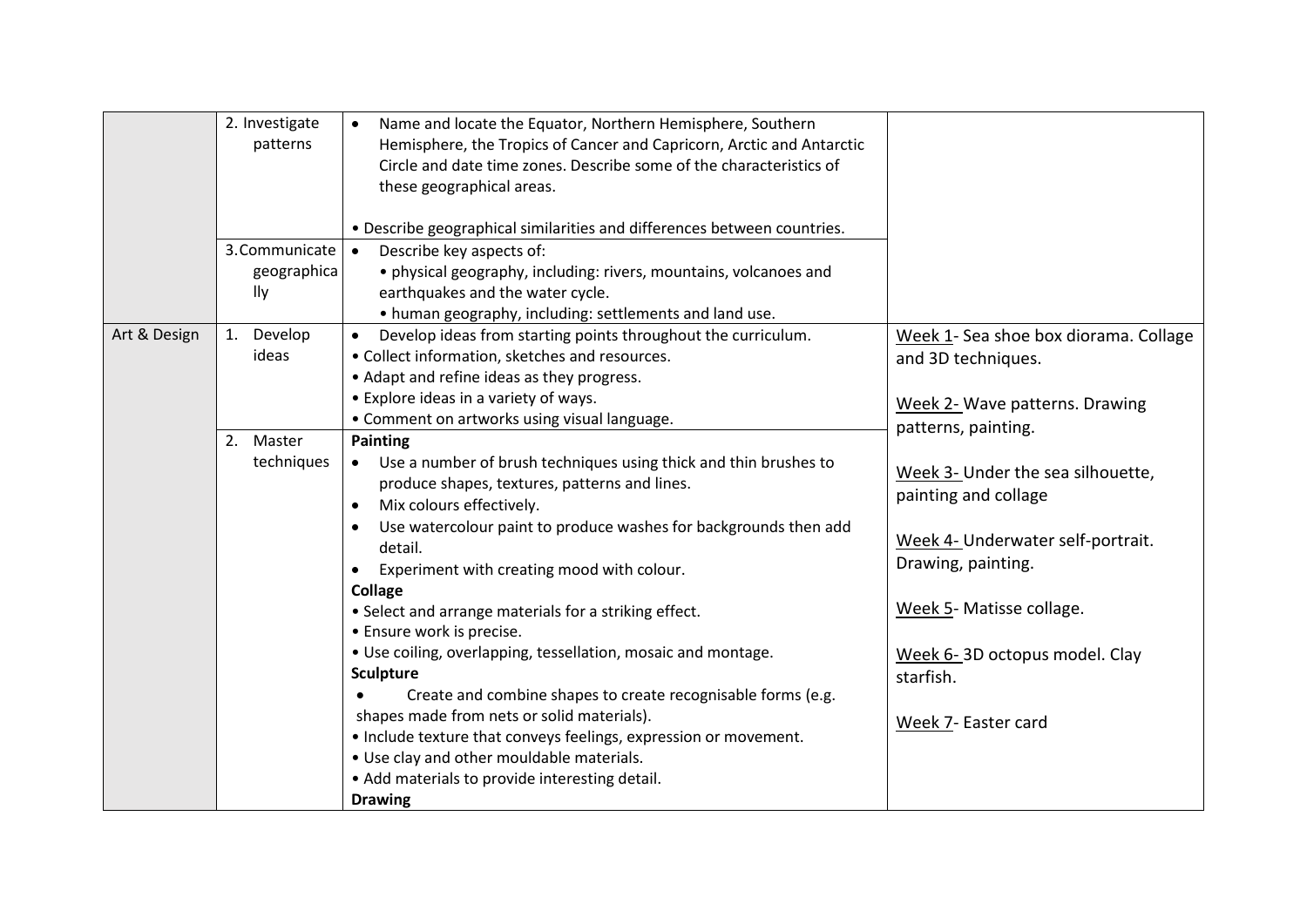|                        |    | 3. Take<br>inspiration                          | Use different hardnesses of pencils to show line, tone and texture.<br>$\bullet$<br>• Annotate sketches to explain and elaborate ideas.<br>• Sketch lightly (no need to use a rubber to correct mistakes).<br>• Use shading to show light and shadow.<br>• Use hatching and cross hatching to show tone and texture.<br><b>Printing</b><br>Use layers of two or more colours.<br>• Replicate patterns observed in natural or built environments.<br>• Make printing blocks (e.g. from coiled string glued to a block).<br>• Make precise repeating patterns.<br><b>Textiles</b><br>Shape and stitch materials.<br>. Use basic cross stitch and back stitch.<br>• Colour fabric.<br>• Create weavings.<br>• Quilt, pad and gather fabric.<br>Replicate some of the techniques used by notable artists, artisans and<br>designers. |                                                                                                                                                                                                           |
|------------------------|----|-------------------------------------------------|----------------------------------------------------------------------------------------------------------------------------------------------------------------------------------------------------------------------------------------------------------------------------------------------------------------------------------------------------------------------------------------------------------------------------------------------------------------------------------------------------------------------------------------------------------------------------------------------------------------------------------------------------------------------------------------------------------------------------------------------------------------------------------------------------------------------------------|-----------------------------------------------------------------------------------------------------------------------------------------------------------------------------------------------------------|
|                        |    | from the<br>greats                              | Create original pieces that are influenced by studies of others.                                                                                                                                                                                                                                                                                                                                                                                                                                                                                                                                                                                                                                                                                                                                                                 |                                                                                                                                                                                                           |
| Design &<br>Technology |    | 1. Master<br>practical<br>skills                | • Prepare ingredients hygienically using appropriate utensils.<br>• Measure ingredients to the nearest gram accurately.<br>• Follow a recipe.<br>• Assemble or cook ingredients (controlling the temperature of the oven or<br>hob, if cooking).<br>• Choose suitable techniques to construct products or to repair items.<br>• Strengthen materials using suitable techniques.                                                                                                                                                                                                                                                                                                                                                                                                                                                  | <b>Sandwich Snacks</b><br>1. Evaluating different types of bread<br>2. Designing a sandwich<br>3. Understanding what makes a<br>healthy diet<br>4. Making/eating a sandwich<br>Evaluating sandwich design |
|                        | 5. | Design,<br>make,<br>evaluate<br>and<br>improve. | . Design with purpose by identifying opportunities to design.<br>• Make products by working efficiently (such as by carefully selecting<br>materials).<br>• Refine work and techniques as work progresses, continually evaluating<br>the product design.<br>• Use software to design and represent product designs.                                                                                                                                                                                                                                                                                                                                                                                                                                                                                                              |                                                                                                                                                                                                           |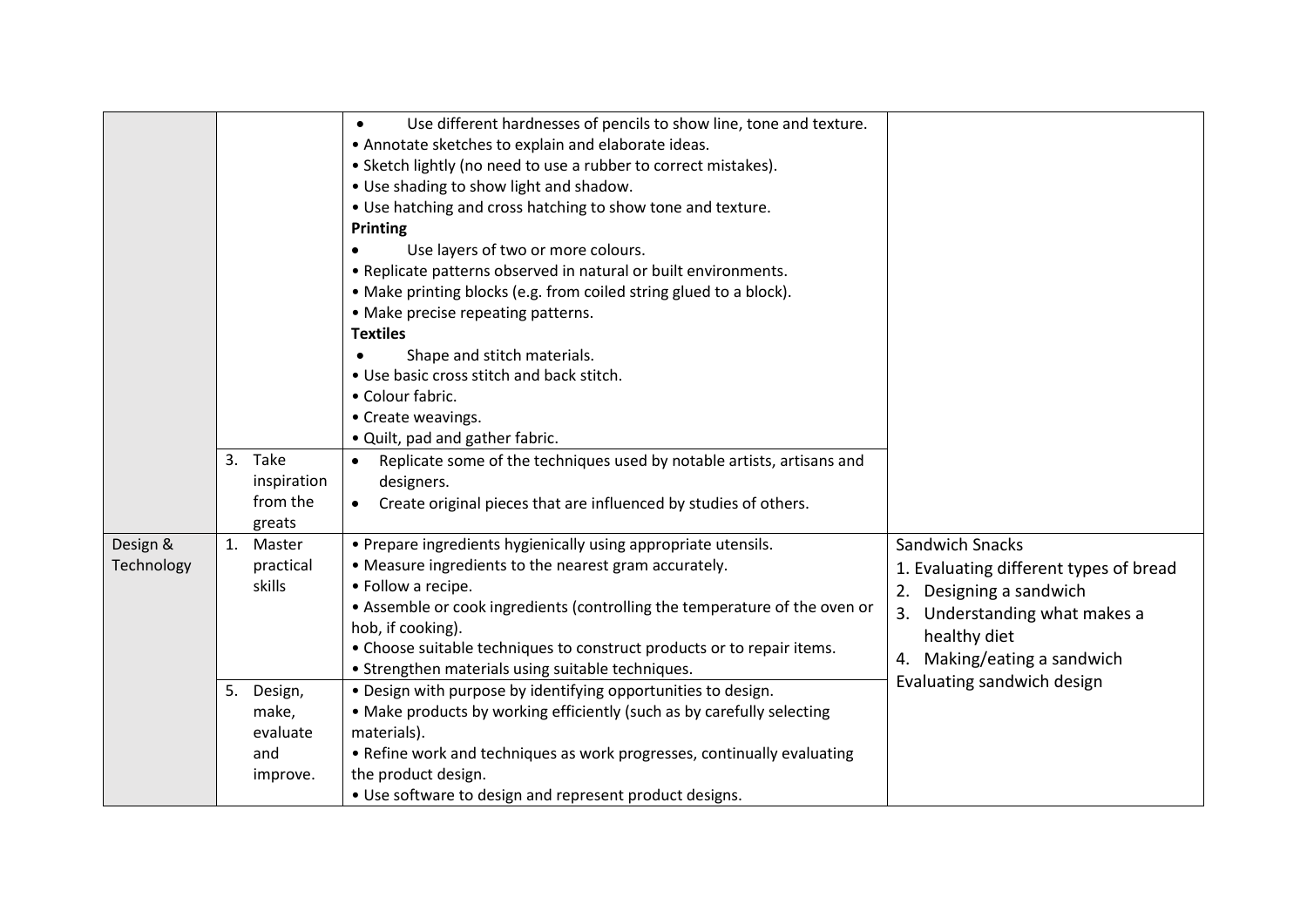|  | Take        | • Identify some of the great designers in all of the areas of study (including |  |
|--|-------------|--------------------------------------------------------------------------------|--|
|  | inspiration | pioneers in horticultural techniques) to generate ideas for designs.           |  |
|  | from        | • Improve upon existing designs, giving reasons for choices.                   |  |
|  | design      | • Disassemble products to understand how they work.                            |  |
|  | throughout  |                                                                                |  |
|  | history.    |                                                                                |  |

|         | <b>Key Skills</b>         | <b>Milestones Covered</b>                                                                                                                                                                                                                                                                                                                                                                                                                                                                                                                                                                                                                                                                                                                                                                                                                                                                                                                                                                                                                                                         | Lesson Outline                                                                                                                                                                                                                                                                                                                                                                                                                                                                                        |
|---------|---------------------------|-----------------------------------------------------------------------------------------------------------------------------------------------------------------------------------------------------------------------------------------------------------------------------------------------------------------------------------------------------------------------------------------------------------------------------------------------------------------------------------------------------------------------------------------------------------------------------------------------------------------------------------------------------------------------------------------------------------------------------------------------------------------------------------------------------------------------------------------------------------------------------------------------------------------------------------------------------------------------------------------------------------------------------------------------------------------------------------|-------------------------------------------------------------------------------------------------------------------------------------------------------------------------------------------------------------------------------------------------------------------------------------------------------------------------------------------------------------------------------------------------------------------------------------------------------------------------------------------------------|
| Science | 1. Work<br>scientifically | • Asking relevant questions and using different types of scientific<br>enquiries to answer them.<br>• Gathering, recording, classifying and presenting data in a variety<br>of ways to help in answering questions.<br>• Identifying differences, similarities or changes related to simple<br>scientific ideas and processes.<br>• Making systematic and careful observations and, where<br>appropriate, taking accurate measurements using standard units,<br>using a range of equipment.<br>• Recording findings using simple scientific language, drawings,<br>labelled diagrams, keys, bar charts, and tables.<br>• Reporting on findings from enquiries, including oral and written<br>explanations, displays or presentations of results and conclusions.<br>• Setting up simple practical enquiries, comparative and fair tests.<br>• Using results to draw simple conclusions, make predictions for<br>new values, suggest improvements and raise further questions.<br>• Using straightforward scientific evidence to answer questions or<br>to support their findings. | <b>Magnets and Forces</b><br>1. Recognising that a force is any push<br>or pull that makes something move.<br>Investigating the different ways<br>2.<br>balls travel on a variety of surfaces.<br>Observing how a magnetic force<br>3.<br>can move objects without making<br>direct contact.<br>Discovering through investigation<br>4.<br>how magnets can attract or repel<br>other magnets and learning about<br>the polarity of magnets.<br>Learning about some everyday uses<br>5.<br>of magnets. |
|         | 2. Magnets                | • Compare how things move on different surfaces<br>. Notice that some forces need contact between two objects, but<br>magnetic forces can act at a distance                                                                                                                                                                                                                                                                                                                                                                                                                                                                                                                                                                                                                                                                                                                                                                                                                                                                                                                       |                                                                                                                                                                                                                                                                                                                                                                                                                                                                                                       |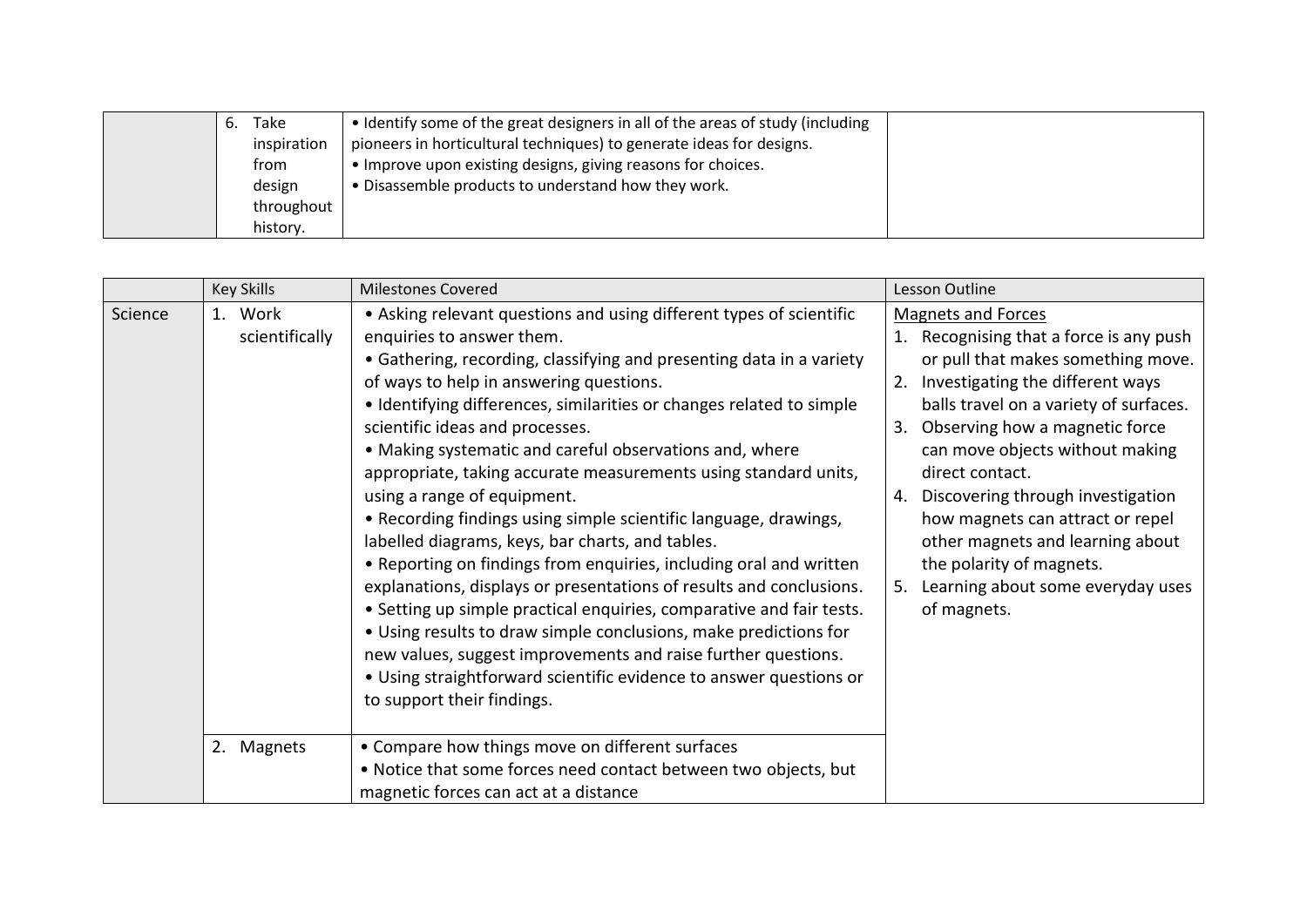|           |                                              | • Describe magnets as having two poles<br>. Predict whether two magnets will attract or repel each other,<br>depending on which poles are facing.<br>. Observe how magnets attract or repel each other and attract<br>some materials and not others<br>• Compare and group together a variety of everyday materials on<br>the basis of whether they are attracted to a magnet, and identify<br>some magnetic materials |                                                                                                                                                                       |
|-----------|----------------------------------------------|------------------------------------------------------------------------------------------------------------------------------------------------------------------------------------------------------------------------------------------------------------------------------------------------------------------------------------------------------------------------------------------------------------------------|-----------------------------------------------------------------------------------------------------------------------------------------------------------------------|
| <b>RE</b> | 1. Understand<br>beliefs and<br>teachings    | • Present the key teachings and beliefs of a religion.<br>• Refer to religious figures and holy books to explain answers.                                                                                                                                                                                                                                                                                              | Does Easter make sense without<br>Passover?<br>1. What have you eaten at a special                                                                                    |
|           | 7. Understand<br>practices and<br>lifestyles | • Identify religious artefacts and explain how and why they are<br>used.<br>. Describe religious buildings and explain how they are used.<br>• Explain some of the religious practices of both clerics and<br>individuals.                                                                                                                                                                                             | meal?<br>2. What are Jewish people<br>remembering at the Passover meal?<br>How are Passover and Easter<br>3.<br>similar?<br>How do Christians celebrate Easter?<br>4. |
|           | 8. Understand<br>how beliefs<br>are conveyed | • Identify religious symbolism in literature and the arts.                                                                                                                                                                                                                                                                                                                                                             | 5. What are we remembering at<br>Easter?<br>Why is Easter important to<br>6.                                                                                          |
|           | 9. Reflect                                   | • Show an understanding that personal experiences and feelings<br>influence attitudes and actions.<br>• Give some reasons why religious figures may have acted as they<br>did.<br>• Ask questions that have no universally agreed answers.                                                                                                                                                                             | Christians?                                                                                                                                                           |
|           | 10. Understand<br>values                     | . Explain how beliefs about right and wrong affect people's<br>behaviour.<br>• Describe how some of the values held by communities or<br>individuals affect behaviour and actions.<br>· Discuss and give opinions on stories involving moral dilemmas.                                                                                                                                                                 |                                                                                                                                                                       |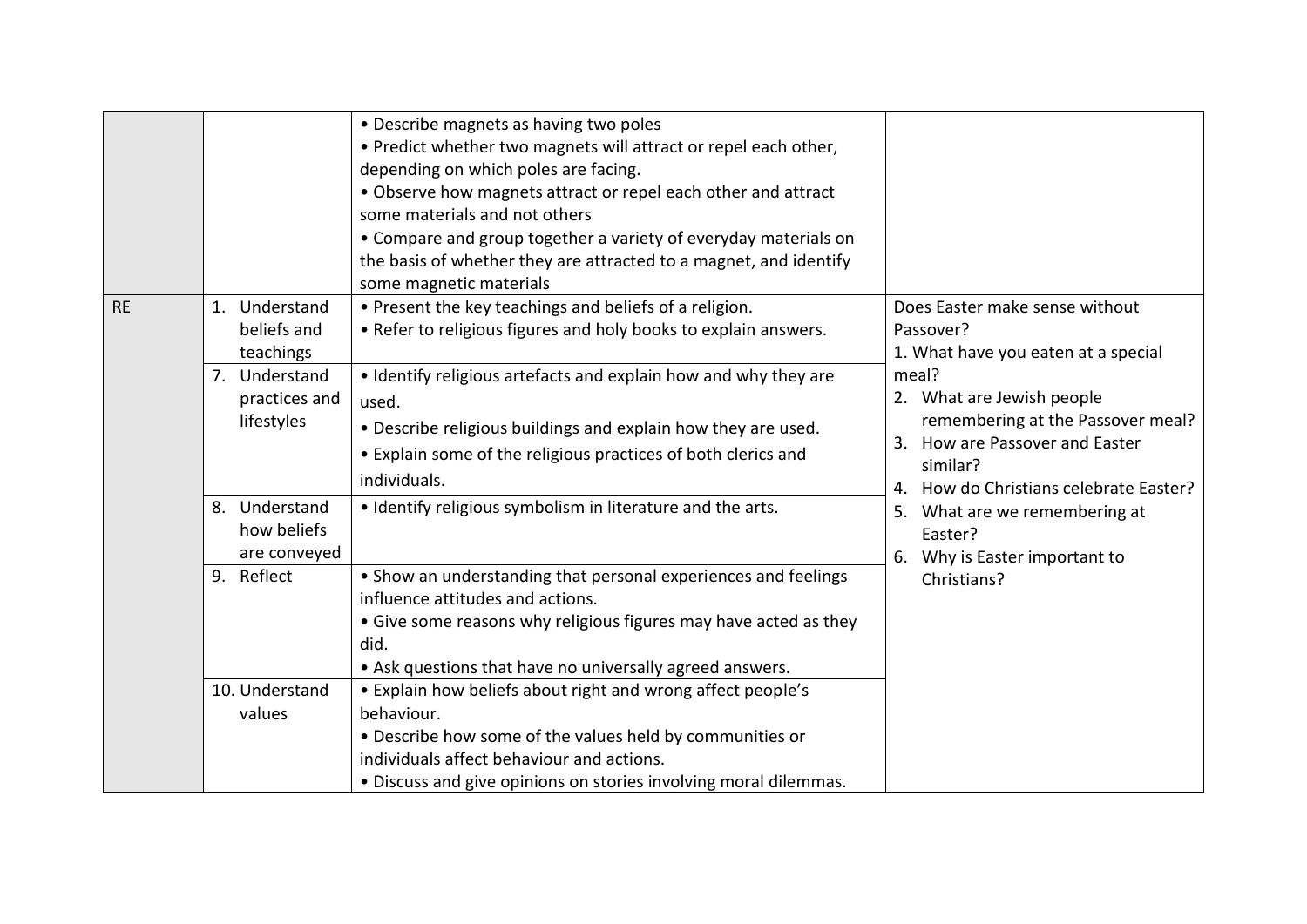| Computing    | 1. Code        | $\bullet$                                                                                                                                                                                                                                                                                                                                         | Practise keyboard skills.                                                                                                                                                                                               |
|--------------|----------------|---------------------------------------------------------------------------------------------------------------------------------------------------------------------------------------------------------------------------------------------------------------------------------------------------------------------------------------------------|-------------------------------------------------------------------------------------------------------------------------------------------------------------------------------------------------------------------------|
|              | 1. Connect     | • Give examples of the risks posed by online communications.<br>. Understand the term 'copyright'.<br>• Understand that comments made online that are hurtful or<br>offensive are the same as bullying.<br>• Understand how online services work.                                                                                                 | 1. Copy a favourite poem and use the<br>internet to add pictures.<br>2. Play games to improve keyboard<br>skills<br>Use PowerPoint to create a                                                                          |
|              | 2. Communicate | Use some of the advanced features of applications and<br>$\bullet$<br>devices in order to communicate ideas, work or messages<br>professionally.                                                                                                                                                                                                  | presentation.<br>1. Introduce PowerPoint and practice<br>using basic features.                                                                                                                                          |
|              | 3. Collect     | Devise and construct databases using applications designed<br>$\bullet$<br>for this purpose in areas across the curriculum.                                                                                                                                                                                                                       | 2. Practice using the animation<br>features. Add pictures and text.<br>3. Create own PowerPoint.<br>4. Complete PowerPoint and present to<br>the class.                                                                 |
| <b>Music</b> | 1. Perform     | • Sing from memory with accurate pitch.<br>• Sing in tune.<br>• Maintain a simple part within a group.<br>• Pronounce words within a song clearly.<br>• Show control of voice.<br>. Play notes on an instrument with care so that they are clear.<br>• Perform with control and awareness of others.                                              | The Dragon Song<br>1. The Dragon song- Sing the song.<br>2. Birdsong - Chinese Folk Music, The<br>Dragon Song-Sing the song and<br>play instrumental parts within the<br>song.<br>3. Vaishnava Java - A Hindu Song, The |
|              | 7. Compose     | • Compose and perform melodic songs.<br>. Use sound to create abstract effects.<br>• Create repeated patterns with a range of instruments.<br>• Create accompaniments for tunes.<br>· Use drones as accompaniments.<br>• Choose, order, combine and control sounds to create an effect.<br>• Use digital technologies to compose pieces of music. | Dragon Song. Sing the song and<br>improvise using voices and/or<br>instruments within the song.<br>4. A Turkish Traditional Tune, The<br>Dragon Song-Sing the song and<br>perform composition(s) within the<br>song.    |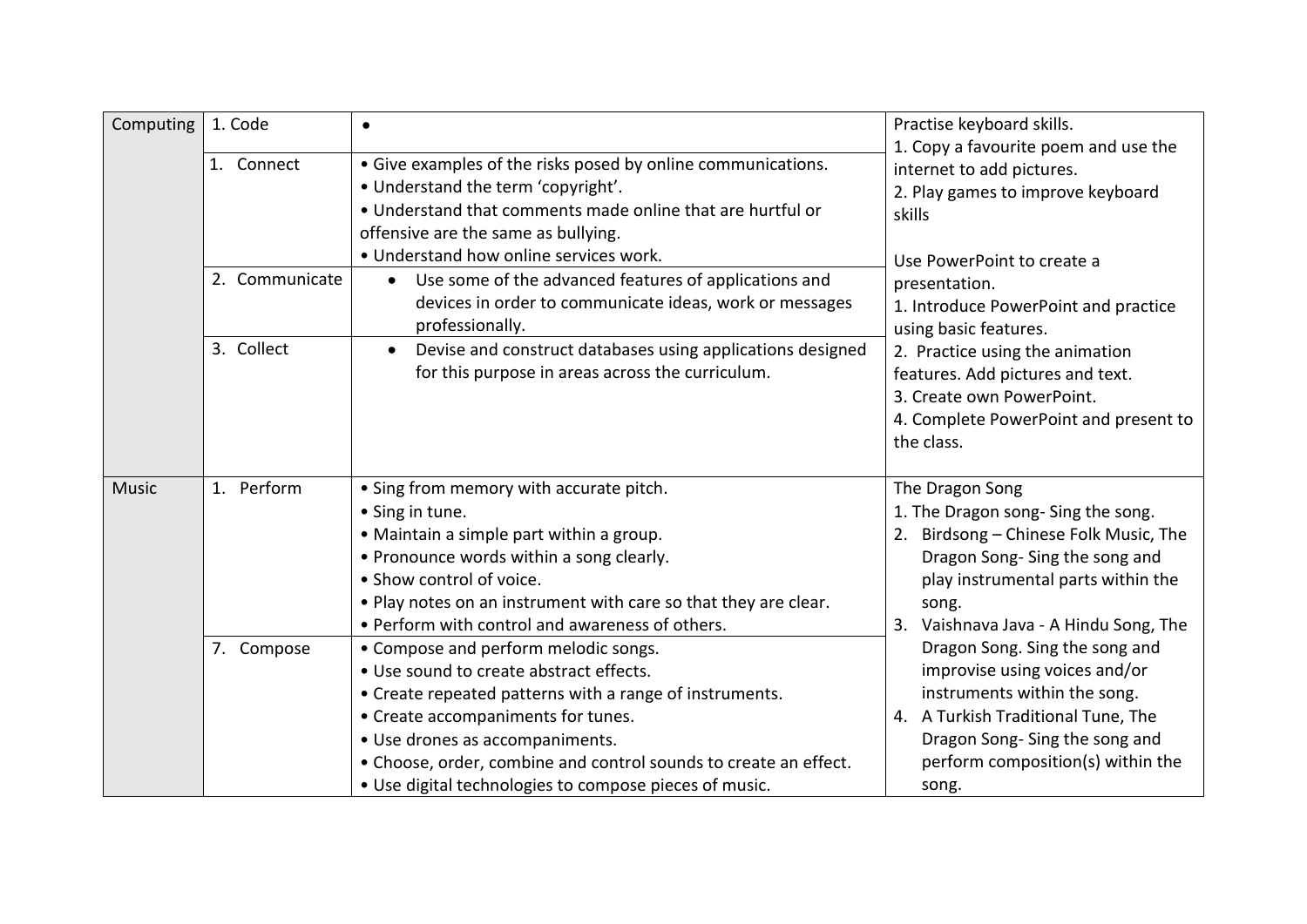|        | 8. Transcribe<br>9. Describe<br>music                                                     | . Devise non-standard symbols to indicate when to play and rest.<br>. Recognise the notes EGBDF and FACE on the musical stave.<br>• Recognise the symbols for a minim, crotchet and semibreve and<br>say how many beats they represent.<br>• Use the terms: duration, timbre, pitch, beat, tempo, texture and<br>use of silence to describe music.<br>• Evaluate music using musical vocabulary to identify areas of likes<br>and dislikes.<br>• Understand layers of sounds and discuss their effect on mood and<br>feelings. | 6. | 5. Aitutaki Drum Dance from<br>Polynesia The Dragon Song- Choose<br>what you perform today. Start to<br>prepare for the end-of-unit<br>performance.<br>Zebaidir Song from Sudan, The<br>Dragon Song-Prepare for the end-<br>of-unit performance                                      |
|--------|-------------------------------------------------------------------------------------------|--------------------------------------------------------------------------------------------------------------------------------------------------------------------------------------------------------------------------------------------------------------------------------------------------------------------------------------------------------------------------------------------------------------------------------------------------------------------------------------------------------------------------------|----|--------------------------------------------------------------------------------------------------------------------------------------------------------------------------------------------------------------------------------------------------------------------------------------|
| French | 1. Read fluently                                                                          | . Read and understand the main points in short written texts.<br>• Read short texts independently.<br>. Use a translation dictionary or glossary to look up new words.                                                                                                                                                                                                                                                                                                                                                         |    | Stage 1 lessons 12-18<br>1. Lesson 12- Name countries where<br>French is spoken and find on map.                                                                                                                                                                                     |
|        | 2. Write<br>imaginatively                                                                 | • Write a few short sentences using familiar expressions.<br>• Express personal experiences and responses.<br>. Write short phrases from memory with spelling that is readily<br>understandable.                                                                                                                                                                                                                                                                                                                               |    | Write 'je m'appelle' copying a model.<br>Join in with the actions of the rhyme<br>and say some words (some).<br>Pronounce the sounds in the numbers                                                                                                                                  |
|        | 3. Speak<br>confidently                                                                   | • Understand the main points from spoken passages.<br>• Ask others to repeat words or phrases if necessary.<br>• Ask and answer simple questions and talk about interests.<br>• Take part in discussions and tasks.<br>• Demonstrate a growing vocabulary.                                                                                                                                                                                                                                                                     |    | with accompanying actions.<br>2. Lesson 13- Join in with the actions of<br>the rhyme. Say some of the words of<br>the rhyme without support (some).<br>Repeat the number words. Discuss how                                                                                          |
|        | 4. Understand<br>the culture of<br>the countries<br>in which the<br>language is<br>spoken | • Describe with some interesting details some aspects of countries<br>or communities where the language is spoken.<br>• Make comparisons between life in countries or communities<br>where the language is spoken and this country.                                                                                                                                                                                                                                                                                            |    | to remember the words. Listen and<br>identify the numbers. Pronounce the<br>numbers 0-6 with phonic image<br>support. Listen and recognise the<br>numbers 0-6.<br>3. Lesson 14- Join in with the actions<br>for the story and rhyme. Say the rhyme<br>from memory (some). Listen and |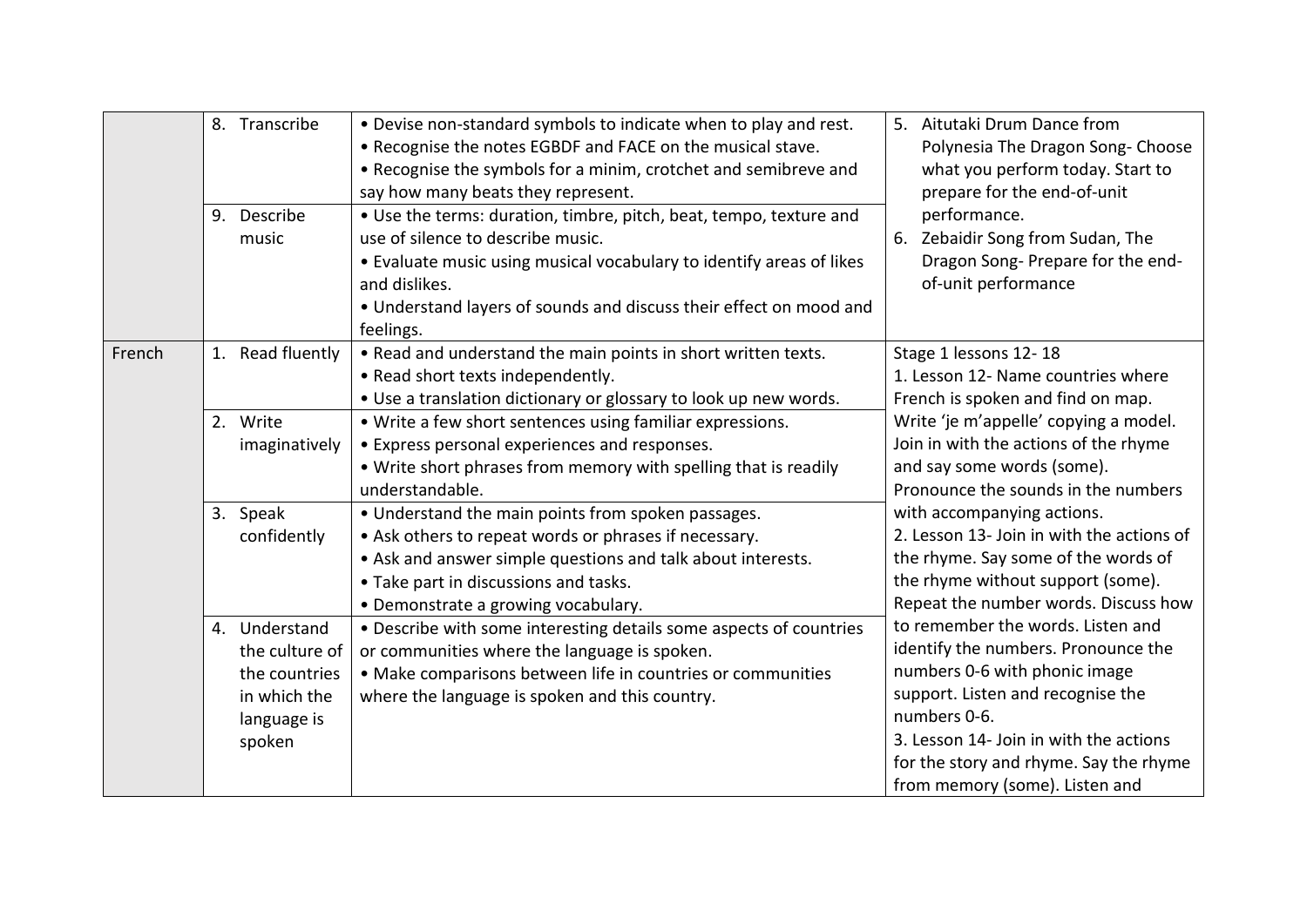|           |                         |                                                                     | recognise the numbers 0-6. Self-assess<br>progress and identify ways to improve<br>if appropriate<br>4. Lesson 15- Say a sentence using<br>voici/et. Predict the spelling of the<br>colour words (some). Read aloud the<br>colour words. Identify the spellings of<br>the colour words<br>5. Lesson 16- Match sound to letter<br>string. Read and identify colour words<br>6. Lesson 17- Put the colour words in<br>alphabetical order with support. Find<br>the meanings of French words in a bi-<br>lingual dictionary<br>7. Lesson 18- Write colour words from<br>memory (some). Self-assess progress.<br>Identify knowledge about language |
|-----------|-------------------------|---------------------------------------------------------------------|------------------------------------------------------------------------------------------------------------------------------------------------------------------------------------------------------------------------------------------------------------------------------------------------------------------------------------------------------------------------------------------------------------------------------------------------------------------------------------------------------------------------------------------------------------------------------------------------------------------------------------------------|
| <b>PE</b> | 1. Develop<br>practical | <b>Games</b><br>• Throw and catch with control and accuracy.        | Gymnastics<br>1. Balancing- To develop balance,                                                                                                                                                                                                                                                                                                                                                                                                                                                                                                                                                                                                |
|           | skills in order         | • Strike a ball and field with control.                             | agility and co-ordination when                                                                                                                                                                                                                                                                                                                                                                                                                                                                                                                                                                                                                 |
|           | to                      | • Choose appropriate tactics to cause problems for the opposition.  | balancing on different parts of the                                                                                                                                                                                                                                                                                                                                                                                                                                                                                                                                                                                                            |
|           | participate,            | • Follow the rules of the game and play fairly.                     | body.                                                                                                                                                                                                                                                                                                                                                                                                                                                                                                                                                                                                                                          |
|           | compete and             | • Maintain possession of a ball (with, e.g. feet, a hockey stick or | 2. Partner Balances- To develop                                                                                                                                                                                                                                                                                                                                                                                                                                                                                                                                                                                                                |
|           | lead a                  | hands).                                                             | balance, agility and co-ordination by                                                                                                                                                                                                                                                                                                                                                                                                                                                                                                                                                                                                          |
|           | healthy                 | . Pass to team mates at appropriate times.                          | performing balances with a partner.                                                                                                                                                                                                                                                                                                                                                                                                                                                                                                                                                                                                            |
|           | lifestyle.              | • Lead others and act as a respectful team member.                  | 3. Rolling- To develop balance, agility                                                                                                                                                                                                                                                                                                                                                                                                                                                                                                                                                                                                        |
|           |                         | <b>Gymnastics</b>                                                   | and co-ordination when rolling.                                                                                                                                                                                                                                                                                                                                                                                                                                                                                                                                                                                                                |
|           |                         | • Plan, perform and repeat sequences.                               | 4. Jumping- To develop balance, agility                                                                                                                                                                                                                                                                                                                                                                                                                                                                                                                                                                                                        |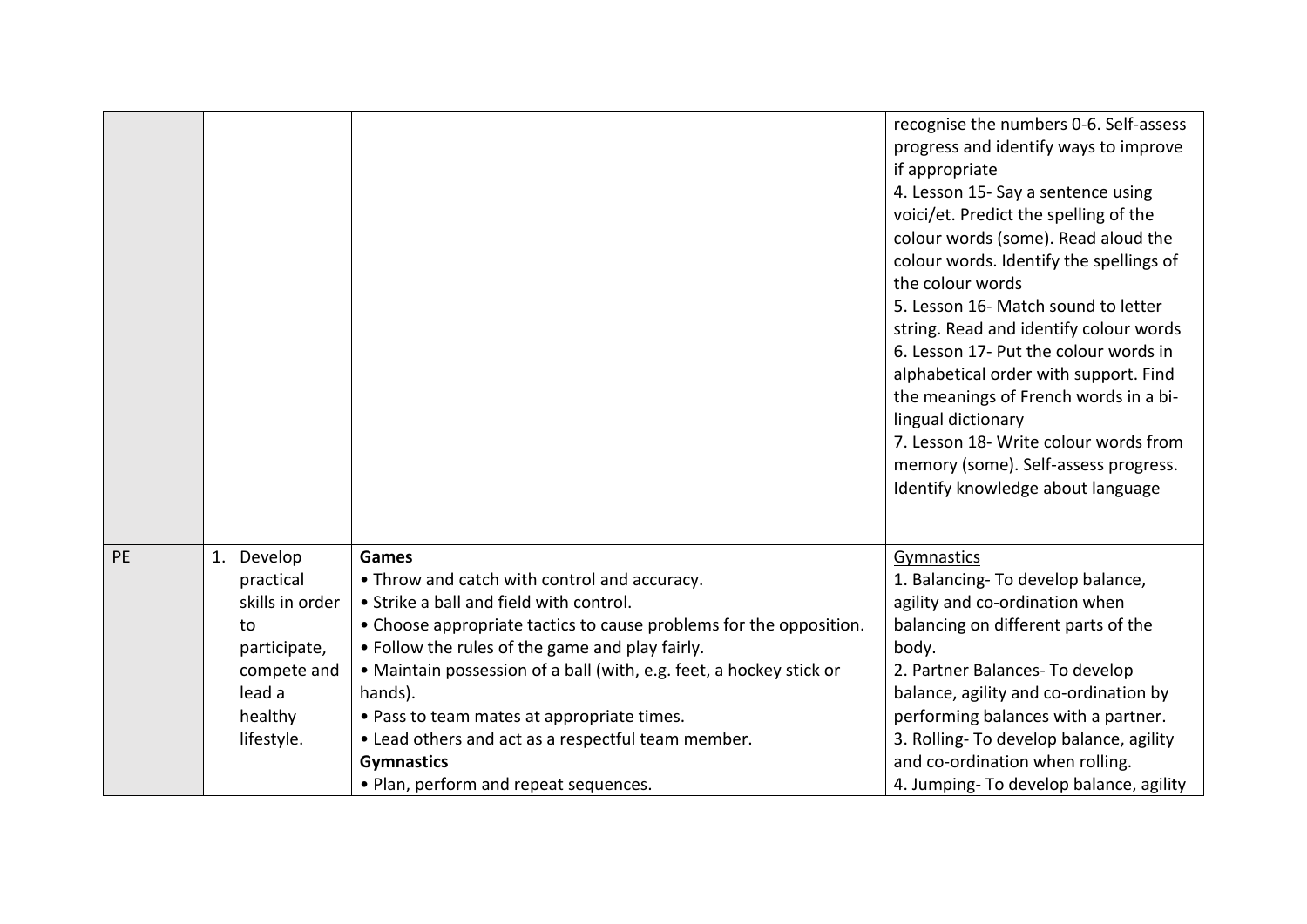|  | • Move in a clear, fluent and expressive manner.                        | and co-ordination when jumping.           |
|--|-------------------------------------------------------------------------|-------------------------------------------|
|  | • Refine movements into sequences.                                      | 5. Building Sequences- To develop         |
|  | • Show changes of direction, speed and level during a performance.      | balance, agility and co-ordination by     |
|  | • Travel in a variety of ways, including flight, by transferring weight | combining movements to create a           |
|  | to generate power in movements.                                         | sequence.                                 |
|  | • Show a kinesthetic sense in order to improve the placement and        | 6. Building Sequences- To develop         |
|  | alignment of body parts (e.g. in balances experiment to find out        | balance, agility and co-ordination by     |
|  | how to get the centre of gravity successfully over base and organise    | working with a partner to create a        |
|  | body parts to create an interesting body shape).                        | sequence.                                 |
|  | • Swing and hang from equipment safely (using hands).                   | <b>Outdoor and Adventurous Activities</b> |
|  | <b>Outdoor and adventurous activities</b>                               | 1. Terrific Teamwork                      |
|  | • Arrive properly equipped for outdoor and adventurous activity.        | -To take part in outdoor and              |
|  | . Understand the need to show accomplishment in managing risks.         | adventurous activity challenges both      |
|  | • Show an ability to both lead and form part of a team.                 | individually and within a team.           |
|  | • Support others and seek support if required when the situation        | - To work effectively with others to      |
|  | dictates.                                                               | complete a task.                          |
|  | • Show resilience when plans do not work and initiative to try new      | - To communicate effectively.             |
|  | ways of working.                                                        | 2. Following Instructions                 |
|  | . Use maps, compasses and digital devices to orientate themselves.      | -To take part in outdoor and              |
|  | • Remain aware of changing conditions and change plans if               | adventurous activity challenges both      |
|  | necessary.                                                              | individually and within a team.           |
|  |                                                                         | -To follow multi-step instructions.       |
|  |                                                                         | 3. Problem Solving                        |
|  |                                                                         | -To take part in outdoor and              |
|  |                                                                         | adventurous activity challenges both      |
|  |                                                                         | individually and within a team.           |
|  |                                                                         | -To solve a range of problems when        |
|  |                                                                         | working with others.                      |
|  |                                                                         | 4. Which Direction?                       |
|  |                                                                         | -To take part in outdoor and              |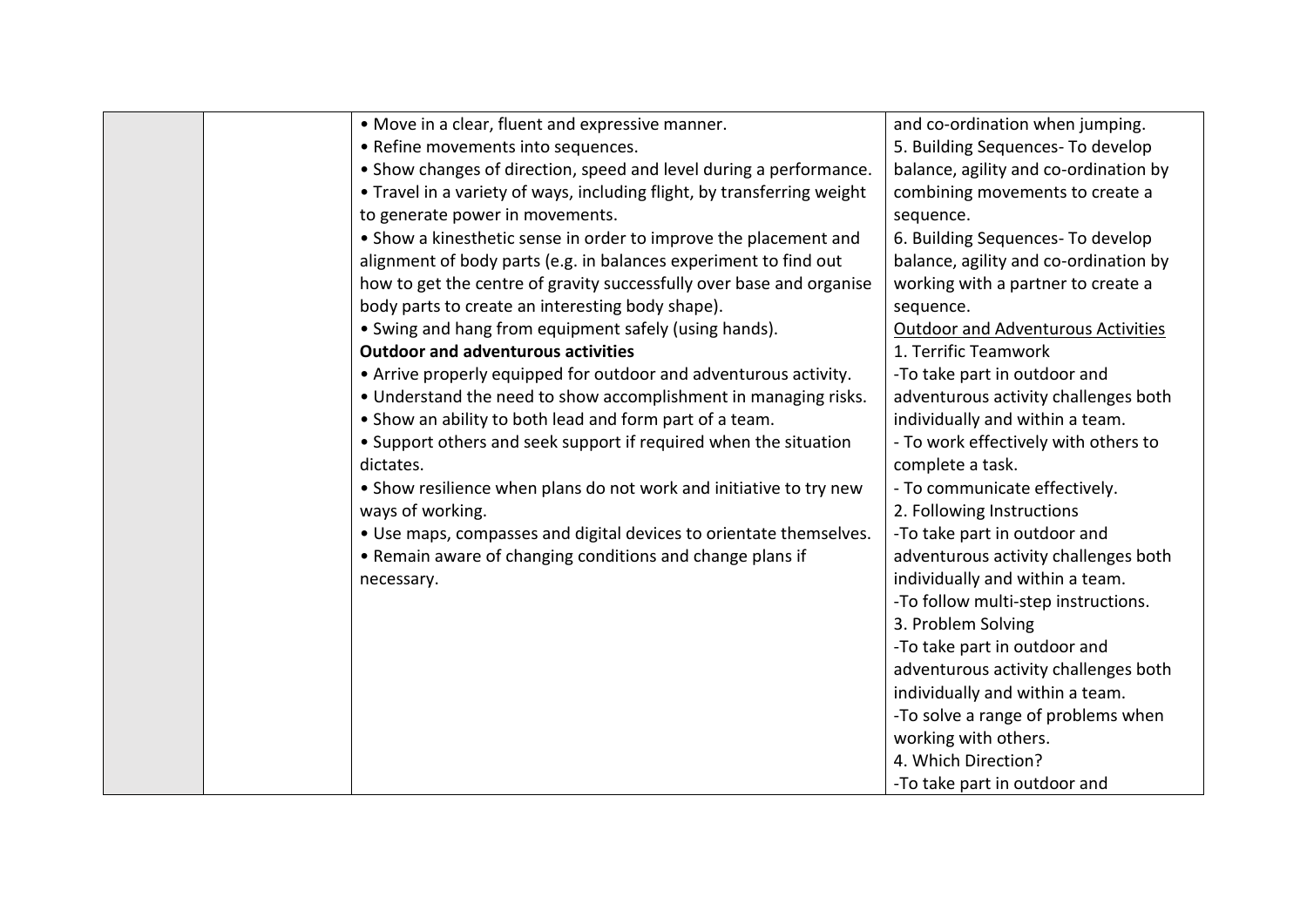|             |                |                                                  | adventurous activity challenges both       |
|-------------|----------------|--------------------------------------------------|--------------------------------------------|
|             |                |                                                  | individually and within a team.            |
|             |                |                                                  | -To follow a set of directions correctly.  |
|             |                |                                                  | - To give clear and precise directions for |
|             |                |                                                  | someone else to follow.                    |
|             |                |                                                  | 5. Magnificent Maps                        |
|             |                |                                                  | -To take part in outdoor and               |
|             |                |                                                  | adventurous activity challenges both       |
|             |                |                                                  | individually and within a team.            |
|             |                |                                                  | -To follow simple maps.                    |
|             |                |                                                  | 6. Introduction To Orienteering            |
|             |                |                                                  | - To take part in outdoor and              |
|             |                |                                                  | adventurous activity challenges both       |
|             |                |                                                  | individually and within a team.            |
|             |                |                                                  | - To know what orienteering is.            |
|             |                |                                                  | - To know and understand a range of        |
|             |                |                                                  | map symbols.                               |
| <b>PSHE</b> | 1. Try new     | • Try new things when encouraged.                | Scarf - Keeping Myself Safe                |
|             | things         | • Enjoy new experiences.                         | Lesson 1- None of Your Business!           |
|             |                | · Join clubs or groups.                          | Know that our body can often give us a     |
|             |                | . Talk about new experiences with others.        | sign when something doesn't feel right;    |
|             | 2. Work hard   | • Enjoy working hard in a range of activities.   | to trust these signs and talk to a trusted |
|             |                | • Reflect on how effort leads to success.        | adult if this happens; Recognise and       |
|             |                | . Begin to encourage others to work hard.        | describe appropriate behaviour online      |
|             | 3. Concentrate | • Focus on activities.                           | as well as offline; Identify what          |
|             |                | • 'Tune out' some distractions.                  | constitutes personal information and       |
|             |                | • Search for methods to help with concentration. | when it is not appropriate or safe to      |
|             |                | • Develop areas of deep interest.                | share this; Understand and explain how     |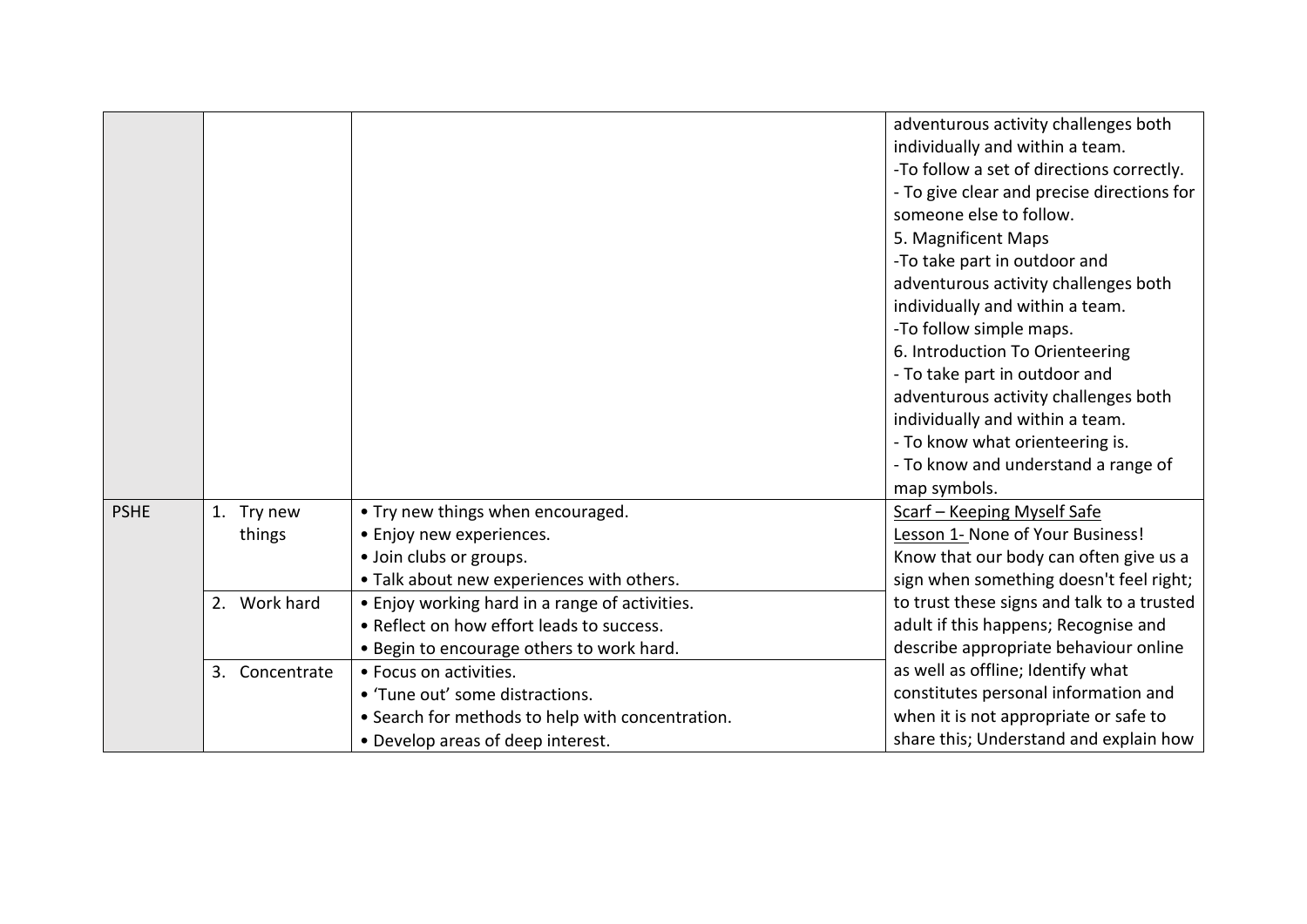| 4. Push oneself | . Begin to understand why some activities feel uncomfortable.       | to get help in a situation where        |
|-----------------|---------------------------------------------------------------------|-----------------------------------------|
|                 | • Show a willingness to overcome fears.                             | requests for images or information of   |
|                 | . Push past fears and reflect upon the emotions felt afterwards.    | themselves or others occurs.            |
|                 | . Begin to take encouragement and advice from others.               | Lesson 2- Raisin Challenge              |
|                 | • Keep trying after a first attempt.                                | Demonstrate strategies for assessing    |
| 5. Imagine      | • Begin to enjoy having new ideas.                                  | risks;                                  |
|                 | • Show some enthusiasm for the ideas of others.                     | Understand and explain decision-        |
|                 | • Ask some questions in order to develop ideas.                     | making skills; Understand where to get  |
|                 | • Show enjoyment in trying out some ideas.                          | help from when making decisions.        |
| 6. Improve      | • Share with others a number of positive features of own efforts.   | Lesson 3- Help or Harm                  |
|                 | • Identify a few areas for improvement.                             | Understand that medicines are drugs     |
|                 | • Attempt to make improvements.                                     | and suggest ways that they can be       |
| 7. Understand   | • Listen to others, showing attention.                              | helpful or harmful.                     |
| others          | • Think of the effect of behaviour on others before acting.         | <b>Rights and Responsibilities</b>      |
|                 | • Describe the points of view of others.                            | Lesson 4- Our Helpful Volunteers        |
| 8. Not give up  | • Find alternative ways if the first attempt does not work.         | Define what a volunteer is;             |
|                 | • Bounce back after a disappointment or failure.                    | Identify people who are volunteers in   |
|                 | • Show the ability to stick at an activity (or a club or interest). | the school community; Recognise some    |
|                 | • See oneself as lucky.                                             | of the reasons why people volunteer,    |
|                 |                                                                     | including mental health and wellbeing   |
|                 |                                                                     | benefits to those who volunteer.        |
|                 |                                                                     | Lesson 5- Helping each other stay safe  |
|                 |                                                                     | Identify key people who are             |
|                 |                                                                     | responsible for them to stay safe and   |
|                 |                                                                     | healthy; Suggest ways they can help     |
|                 |                                                                     | these people.                           |
|                 |                                                                     | Lesson 6- Recount Task                  |
|                 |                                                                     | Understand the difference between       |
|                 |                                                                     | 'fact' and 'opinion'; Understand how an |
|                 |                                                                     | event can be perceived from different   |